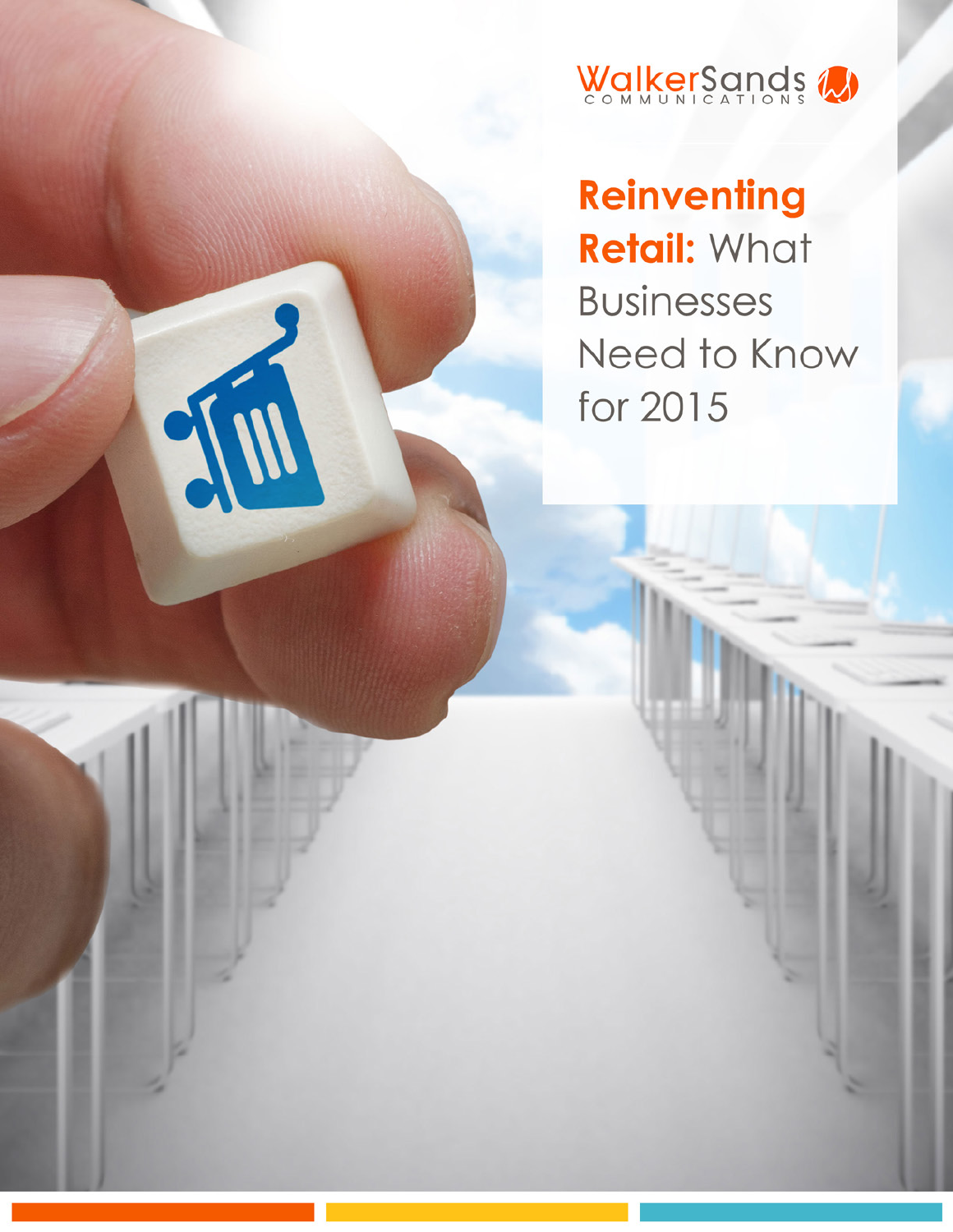

Walker Sands' 2015 Future of Retail Study examines changing trends and consumer behaviors in retail. Based on a survey of more than 1,400 U.S. consumers, Walker Sands' second annual report uncovers what consumers want in an omni-channel shopping experience and how retailers can use technology to increase sales in 2015 and beyond.



# TABLE OF CONTENTS

In This Report

| $\mathbf{v}$     |                 |  |
|------------------|-----------------|--|
| $\mathbf{y}$     |                 |  |
| $\mathbf{y}$     |                 |  |
| $\sum_{i=1}^{n}$ |                 |  |
| $\mathbf{v}$     | Payment Methods |  |
| $\mathbf{y}$     |                 |  |
| $\mathbf{v}$     |                 |  |
| $\mathbf{v}$     |                 |  |
| $\mathbf{y}$     |                 |  |
|                  |                 |  |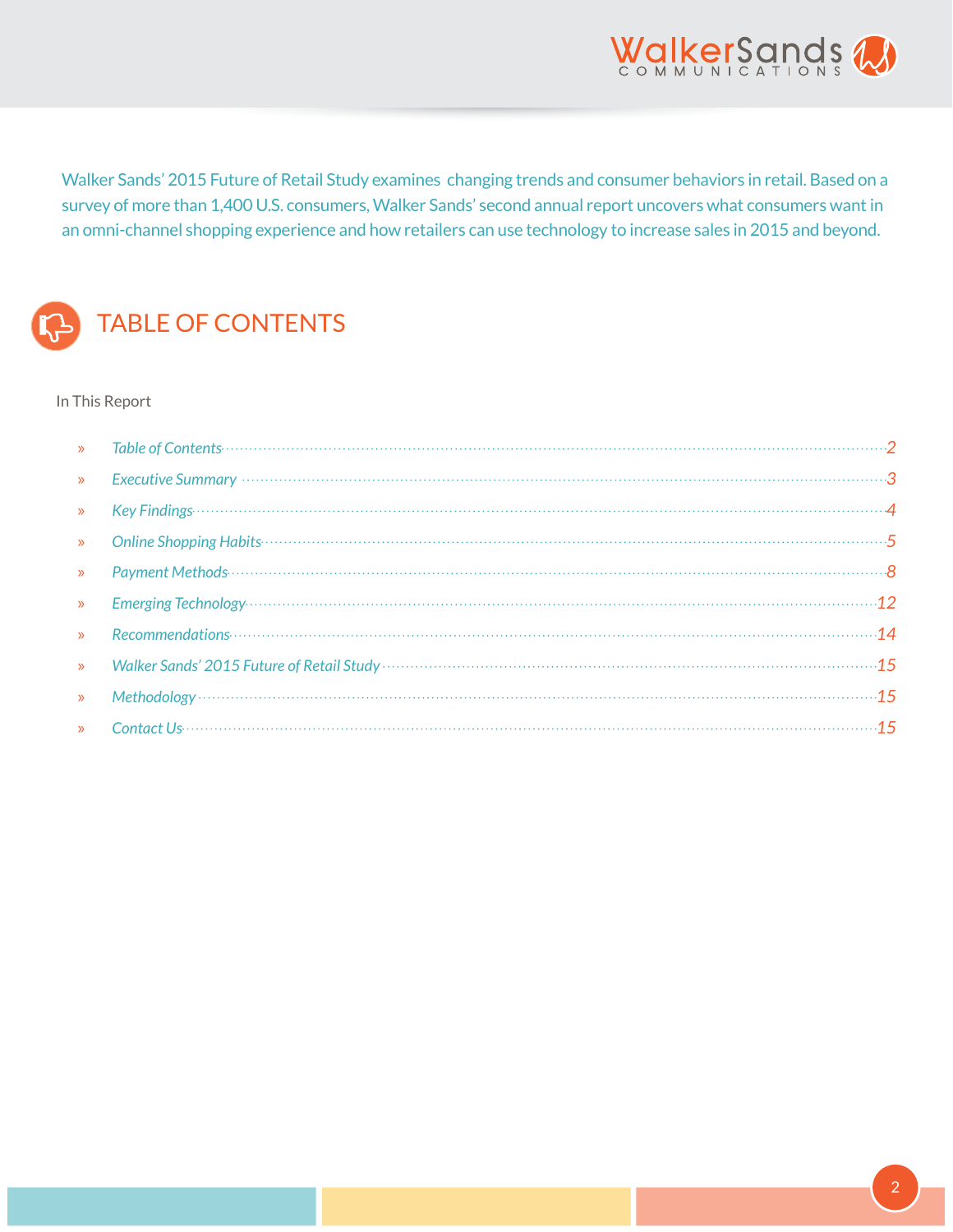

# <span id="page-2-0"></span>EXECUTIVE SUMMARY

In the year since Walker Sands conducted its first Future of Retail Study, the industry has continued to experience a transformation driven by trends such as the rapid rise of mobile commerce, introduction of Apple Pay, and same-day shipping experiments with drones and couriers. It has also been shaken up by point-of-sale hacking scandals, marketplace Alibaba's massive initial public offering, and the evolution of Black Friday from one day of deals into its own promotional season.

There is no doubt that 2014 ushered in a wave of major changes that will continue to shape commerce in the years ahead. Yet, many of the big stories and trends all come back to one core takeaway – technology continues to shape the future of retail.

The second annual Future of Retail Study analyzes how technology has forever changed consumer shopping habits and looks at the technology trends that retailers should be getting on their short- and long-term radars. This report surveyed more than 1,400 U.S. consumers on their online shopping habits to help retail technology companies anticipate consumer behavior in 2015 and beyond. These findings address some of the biggest challenges faced by retailers today:

- » *Consumers are shopping online more frequently and purchasing a broader selection of products, but Amazon is still the go-to website for most categories.*
- » *Free shipping is more important than fast shipping and could incentivize consumers to shop online for products they do not traditionally buy online, such as groceries and luxury goods.*
- » *Most consumers still carry some cash, but they're using it less frequently and only for select purchases such as street vendors and cabs.*
- » *The introduction of Apple Pay has accelerated the shift to mobile payments, but consumers still have security and privacy concerns about using their phones at the cash register.*
- » *As commerce and technology continue to increasingly intersect, consumers will embrace emerging technology such as drones and virtual reality shopping.*

*By looking at today, tomorrow and the not-too-distant future, this study acts as a measuring stick for retailers trying to keep up with the rapid pace of change.*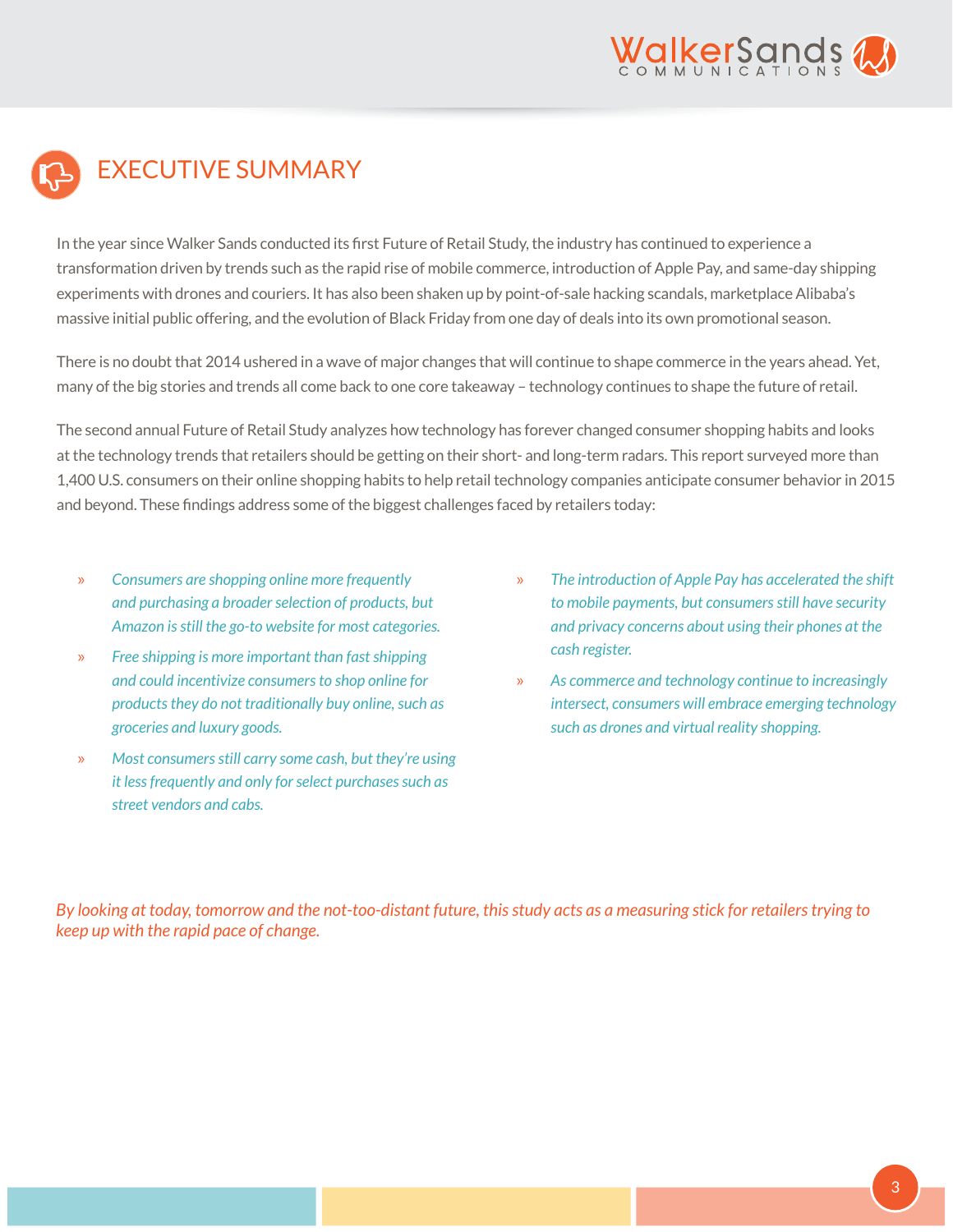

# <span id="page-3-0"></span>KEY FINDINGS

While online shopping has become commonplace, consumers are making web purchases more frequently and spending more in a broader range of product categories.

- » *68 percent of U.S. consumers shop online at least once per month, up from 62 percent a year ago, and 28 percent make web purchases at least once a week.*
- » *Four out of 10 consumers are open to purchasing any type of product online from either retailers or thirdparty websites like Amazon, but they trust Amazon more than retailers in 10 out of 11 product categories.*
- » *Consumers are buying more expensive items online, with 76 percent saying they would spend more than \$100 on a product without seeing it first, up from 70 percent a year ago.*
- » *While free shipping continues to be the top reason consumers say they would shop online more (83 percent), free returns (65 percent) have surpassed oneday shipping (62 percent) for the No.2 spot.*
- » *Free returns could also help drive higher e-commerce sales for big-ticket items – nearly three times as many consumers (27 percent vs. 10 percent) would purchase a product online costing more than \$1,000 without seeing it if returns were free.*

The shift to mobile payments has accelerated over the past year, with Apple Pay raising awareness and increasing consumer willingness to use smartphones at the point of sale.

- » *Forty percent of consumers have used a mobile payment application in the past year, up from 8 percent in 2013.*
- » *Only 4 percent of consumers have used Apple Pay in the past year, but 18 percent say its introduction makes them more likely to make a purchase with their smartphone in the near future.*
- » *Eight out of 10 consumers have some hesitancy about using mobile payment services, with the biggest concerns being security (57 percent) and privacy (48 percent).*
- » *Although 56 percent of consumers rank cash as the most secure form of payment, only 11 percent have paid for something in cash in the past day, compared to 27 percent last year. The majority of consumers (59 percent) have \$20 or less in their wallets.*
- » *Nearly one in five shoppers (19 percent) have been the victim of fraudulent purchases as a result of a security breach at a major retailer, but consumers still rank credit cards (22 percent) and debit cards (16 percent) as the second and third most secure forms of payment behind cash.*

Emerging technology, such as drones and virtual reality, will bring new opportunities – and challenges – for retailers.

- » *Two-thirds of consumers (66 percent) say they expect to receive their first drone-delivered package in the next five years, and four out of five shoppers say drone delivery within the hour would make them more likely to order online from a retailer.*
- » *Almost 80 percent of consumers are willing to pay for drone delivery, with 48 percent saying they would pay at least \$5.*
- » *More than a third of consumers (35 percent) say they would shop more online if they were able to try on a product virtually using a product like Oculus Rift, and 63 percent said they expect it to impact their shopping experience in the future.*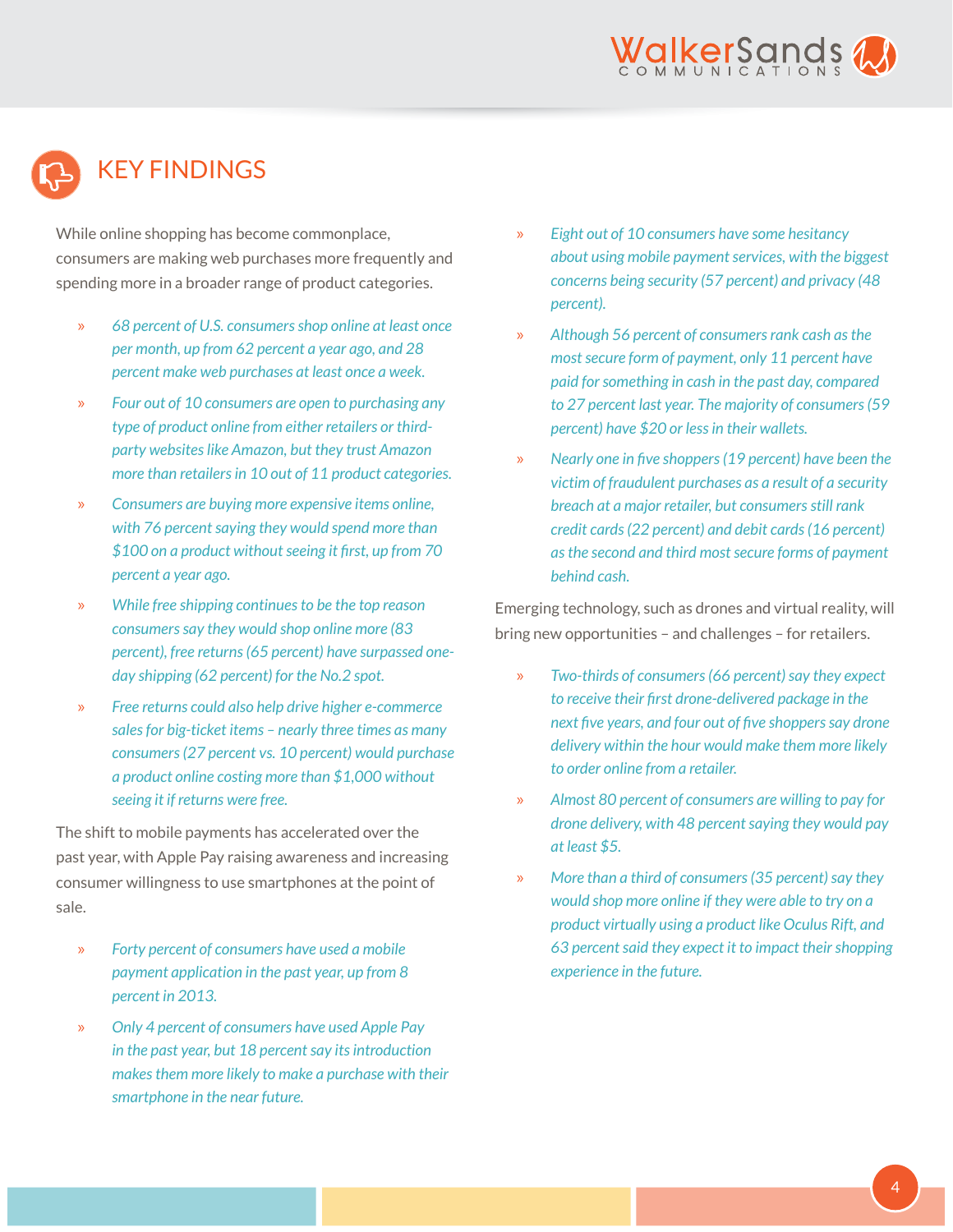

<span id="page-4-0"></span>

The Walker Sands' 2015 Future of Retail Study undoubtedly shows that online shopping has become commonplace. Nearly every respondent (99.8 percent) indicated they had made at least one web purchase in the past year. For the second subsequent year, the study shows consumers are shopping online with increasing frequency, becoming more comfortable buying more types of products through the web, and purchasing more expensive items on the web.

#### **CONSUMERS PICK UP THE PACE OF ONLINE SHOPPING**

This year's survey found that 28 percent of consumers shop online at least once per week, a 27 percent increase from a year ago. More consumers also now shop online at least once per month – 68 percent, compared to 62 percent in 2013. The findings indicate that consumers have become more comfortable ordering online and incorporating web purchases more frequently into their online shopping routines.

Amazon remains the go-to online shopping destination with 96 percent of consumers saying they have made a purchase on the e-commerce giant's website in the past year. The preference for the Amazon experience is also clear when looking at some of the most popular product categories, including electronics, books, household goods and consumer packaged goods. Retailers, meanwhile, hold a clear advantage in clothing and specialty categories such as luxury items, sporting goods and office supplies.



## HOW OFTEN DO YOU SHOP ONLINE?

*Source: Walker Sands Future of Retail Study 2015*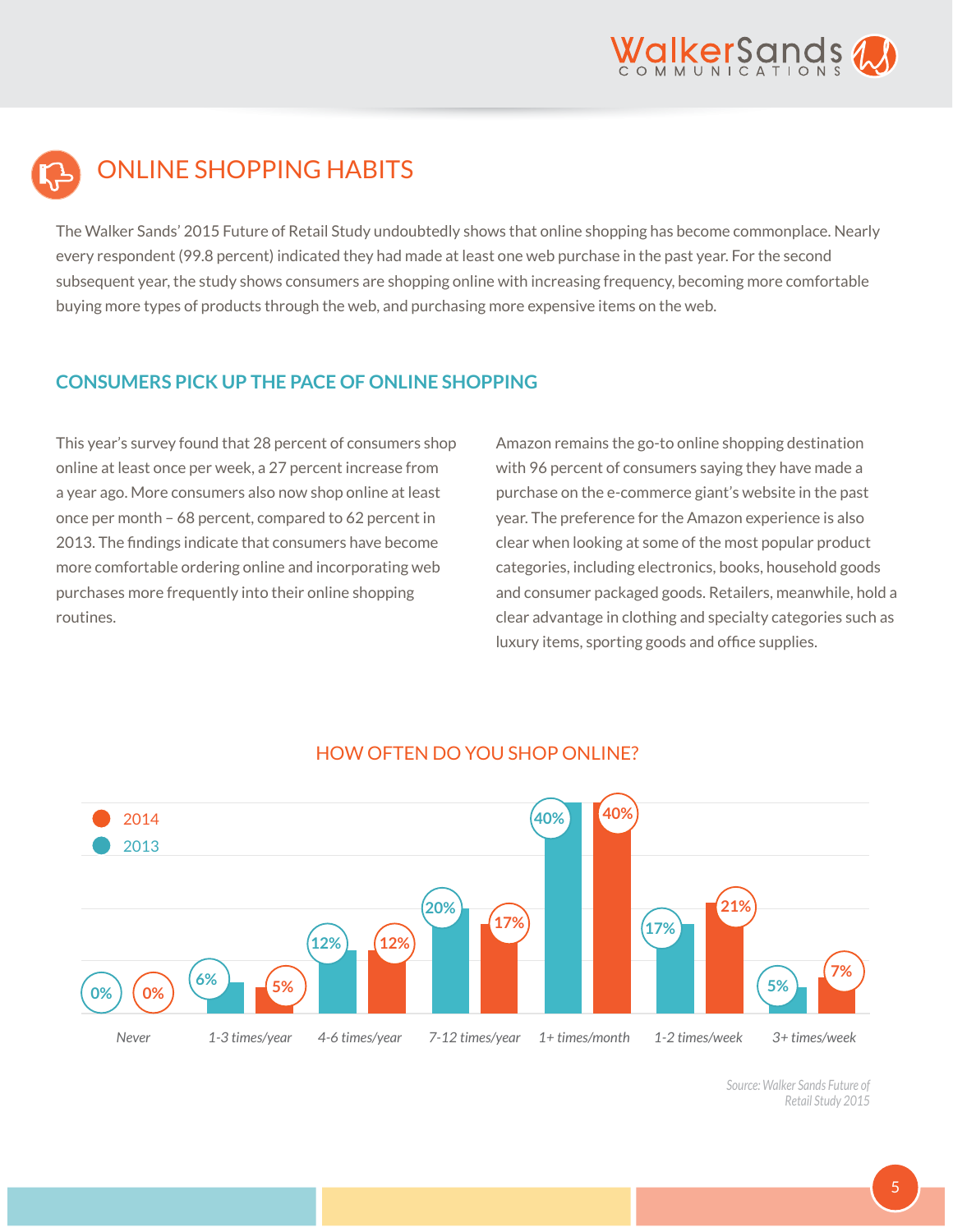



# WHICH ONE OF THE FOLLOWING PRODUCTS HAVE YOU PURCHASED IN THE PAST YEAR?

The advantage Amazon possesses is more apparent when looking at which products consumers said they will never buy online. In 10 out of 11 categories, survey respondents indicated they are more comfortable purchasing from thirdparty websites such as Amazon compared to traditional retailers such as Gap, Home Depot and Best Buy.

Surprisingly, given the launch of the AmazonFresh grocery delivery service, 36 percent of consumers said they will never buy groceries or food from a third-party such as Amazon, compared to 34 percent who said the same thing for brands or retailers. As the popularity of other onlinebased grocery services continues to rise, it will be interesting to see if this shifts in the coming year.



## WHICH OF THE FOLLOWING PRODUCTS WOULD YOU NEVER BUY ONLINE?

Although there is still room for growth where consumers are more opposed to making online purchases, there is not

a single category where the majority of consumers said they would never be open to purchasing the item online.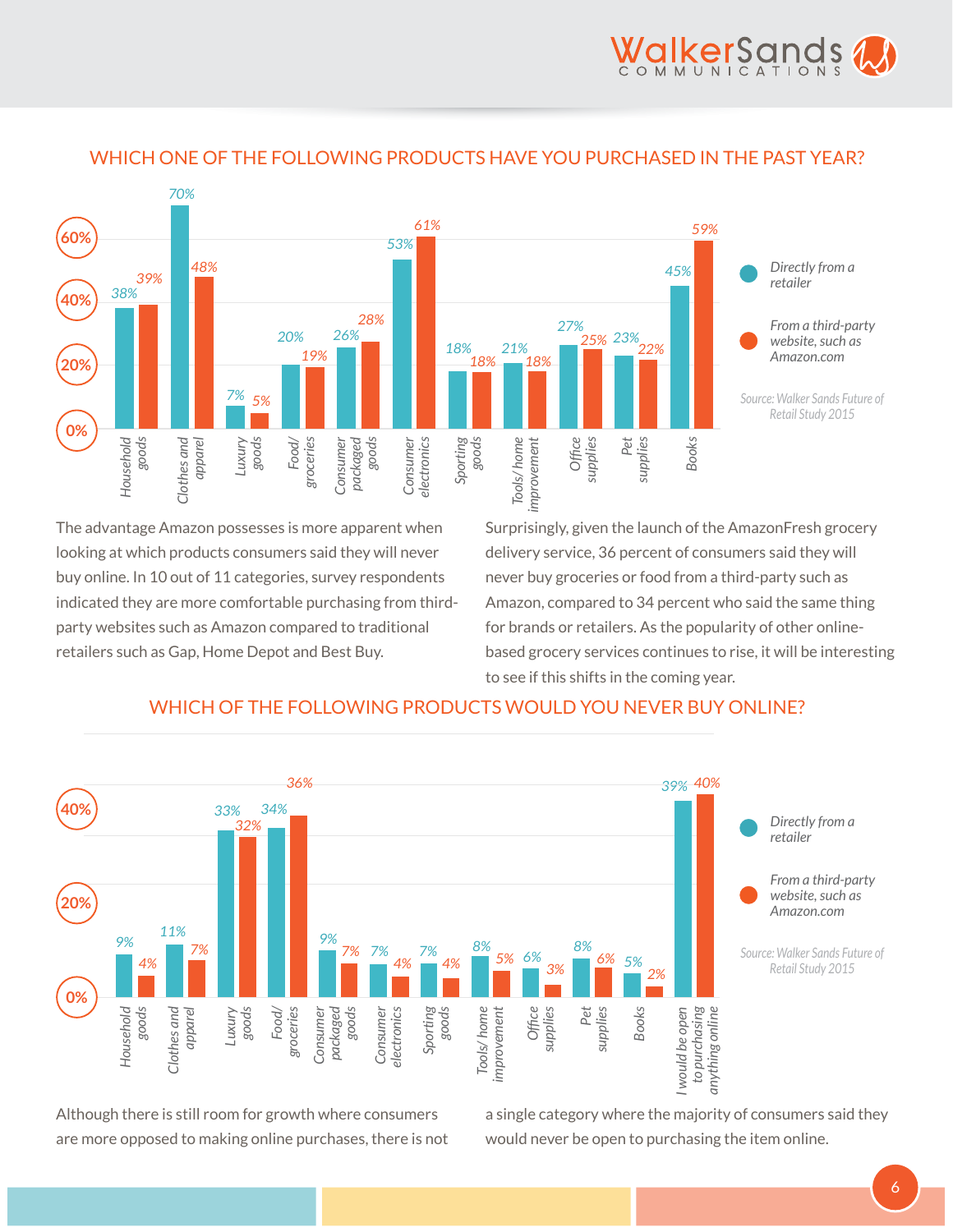

#### **BIG-TICKET ITEMS BECOME MORE COMMON ONLINE ORDER**

In addition to shopping online more frequently and across more product categories, consumers have also become more willing to buy expensive items on the web without seeing them first. More than three-quarters (76 percent) of consumers now say they would spend more than \$100 online on a product without seeing it first, up from 70 percent in 2013.

Nearly three times as many consumers (27 percent compared to 10 percent) would purchase a product costing more than \$1,000 without seeing it first if free returns were offered.

While it might be tough for retailers to absorb that cost, free returns rank as the No. 2 incentive for getting consumers to shop more online, up from No. 3 a year ago. Free returns and exchanges surpassed one-day shipping this year as the No. 2 incentive – 65 percent compared to 62 percent. Easier online returns (48 percent), confidence in payment security (51 percent) and same-day shipping (42 percent) are also all up in importance from 2013.

Free shipping (83 percent) continues to be the top reason consumers say they would shop more online.



*What is the most you have spent on a product online without physically seeing it first?* 

*How much would you be willing to spend on a product online without physically seeing if first, if returns were free?*

*Source: Walker Sands Future of Retail Study 2015*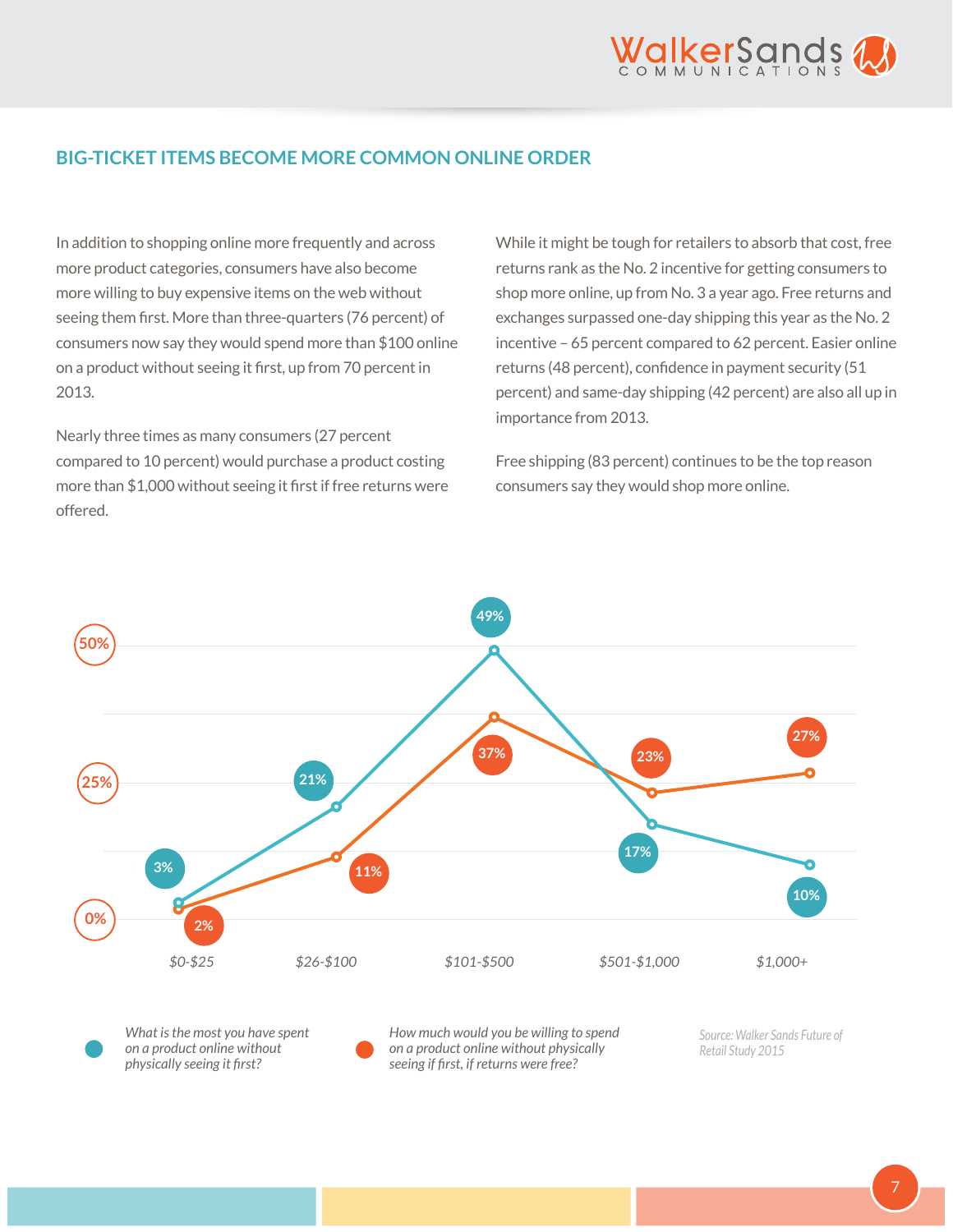

#### WHICH OF THE FOLLOWING WOULD MAKE YOU MORE LIKELY TO SHOP ONLINE?

<span id="page-7-0"></span>

By making the e-commerce experience more convenient, consumers appear to be willing to shop online more often

across more product categories for items with higher price tags.

# PAYMENT METHODS

While online shopping has become ubiquitous, consumers are just starting to adopt new ways of paying for their purchases in store. The 2015 Future of Retail Study finds that the shift to mobile payments accelerated dramatically over the past year, with Apple Pay opening up even more consumers to the possibility of using their smartphones at the point of sale.



# **USE OF MOBILE PAYMENTS JUMPS DRAMATICALLY**

Mobile payments are on the rise – 40 percent of consumers say they have used a mobile payment application in the past year, up from just 8 percent in 2013. Among those who have used mobile payments in the past year, nearly half (45 percent) have used Google Wallet, 41 percent have used a banking payment app such as Chase QuickPay and onethird have used a retailer payment app such as Starbucks.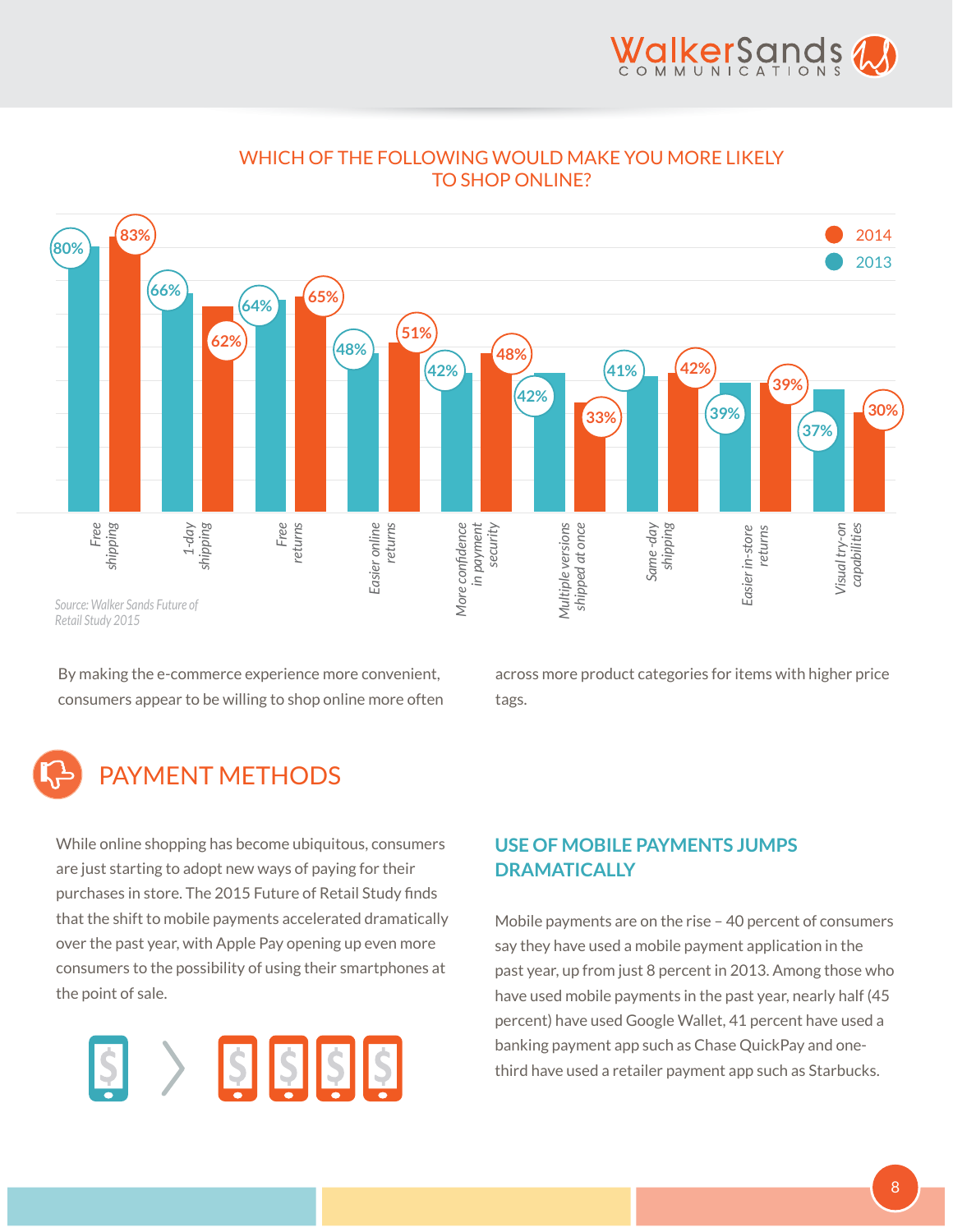

While only 4 percent of survey respondents have tried Apple Pay in the past year, 18 percent of consumers say the introduction of Apple Pay makes them more likely to make a purchase on their phone in the near future. The number jumps to 36 percent when looking only at Apple smartphone owners, but even Windows phone owners (16 percent) and Android owners (8 percent) say the introduction of Apple Pay makes them more likely to pay with their phones, indicating Apple has the potential to help mobile payments go mainstream in 2015 by raising awareness and setting industry standards.

The transition to mobile payments might not be smooth. Apple and other leaders in the mobile payment space will need to overcome several consumer concerns before smartphone payments compete with the convenience of credit cards. Currently, only 20 percent of consumers have no hesitation about using mobile payment services.



*Source: Walker Sands Future of Retail Study 2015*

#### WHICH OF THE FOLLOWING FACTORS MAKE YOU HESITANT TO USE APPLE PAY OR OTHER MOBILE PAYMENT SERVICES?



Consumers consider mobile wallets and apps the least secure form of payment, even ranking behind cryptocurrencies such as Bitcoin. Only 1 percent of consumers think smartphones are the most secure form of payment, compared to 56 percent who say cash ranks No. 1. While mobile payments are on the rise, mainstream adoption will most likely be delayed until a critical mass of people are using it with minimal security and theft problems.

*Source: Walker Sands Future of Retail Study 2015*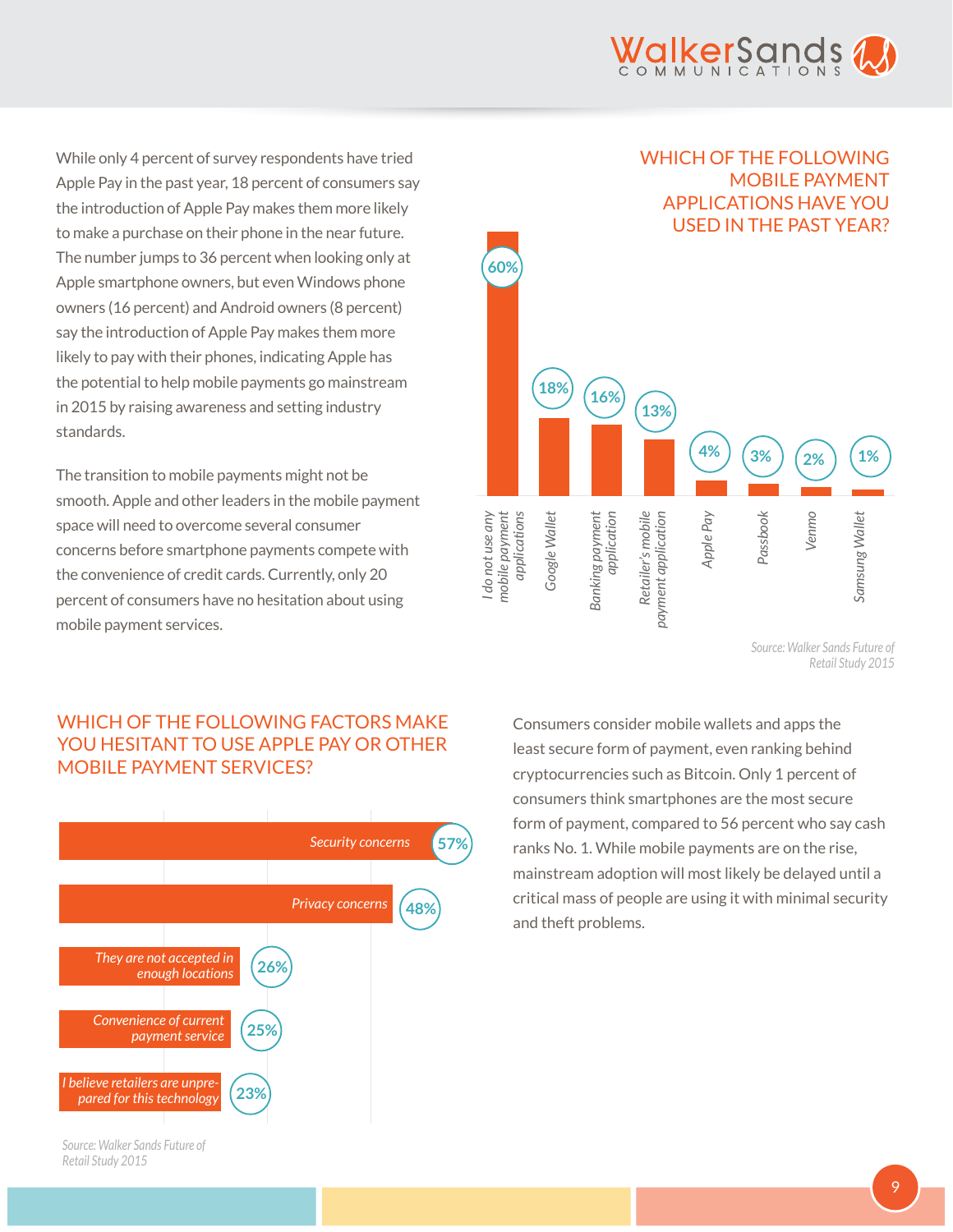

## **MOVE TO A CASHLESS SOCIETY ACCELERATES**

While consumers still think cash is king when it comes to security, the 2015 Future of Retail Study reveals that it continues to be on the decline. This year's report finds that 59 percent of consumers have \$20 or less in their wallet, and nearly one in five consumers (18 percent) says they have no cash in their wallet at all.

While those numbers are almost identical to a year ago, this year's study shows that consumers aren't using cash as frequently, even if they're carrying it just as often. Only 11 percent of consumers have used cash in the past day, compared to 27 percent a year ago, and more than a fourth of consumers (29 percent) haven't used cash in a week or more.

# WHICH OF THE FOLLOWING FORMS OF PAYMENT DO YOU FEEL IS MOST SECURE?



#### HOW RECENTLY HAVE YOU PAID FOR SOMETHING WITH CASH?



forms of payment. About one in five consumers surveyed have been a victim of fraudulent purchases as a result of a security breach at a major retailer (19 percent).

#### HOW MUCH CASH DO YOU CURRENTLY HAVE IN YOUR WALLET?



The top reason more consumers are not using cash is the convenience of credit and debit cards (57 percent), but the recent retail hacking scandals at Target, Home Depot and other merchants may be eroding trust in these standard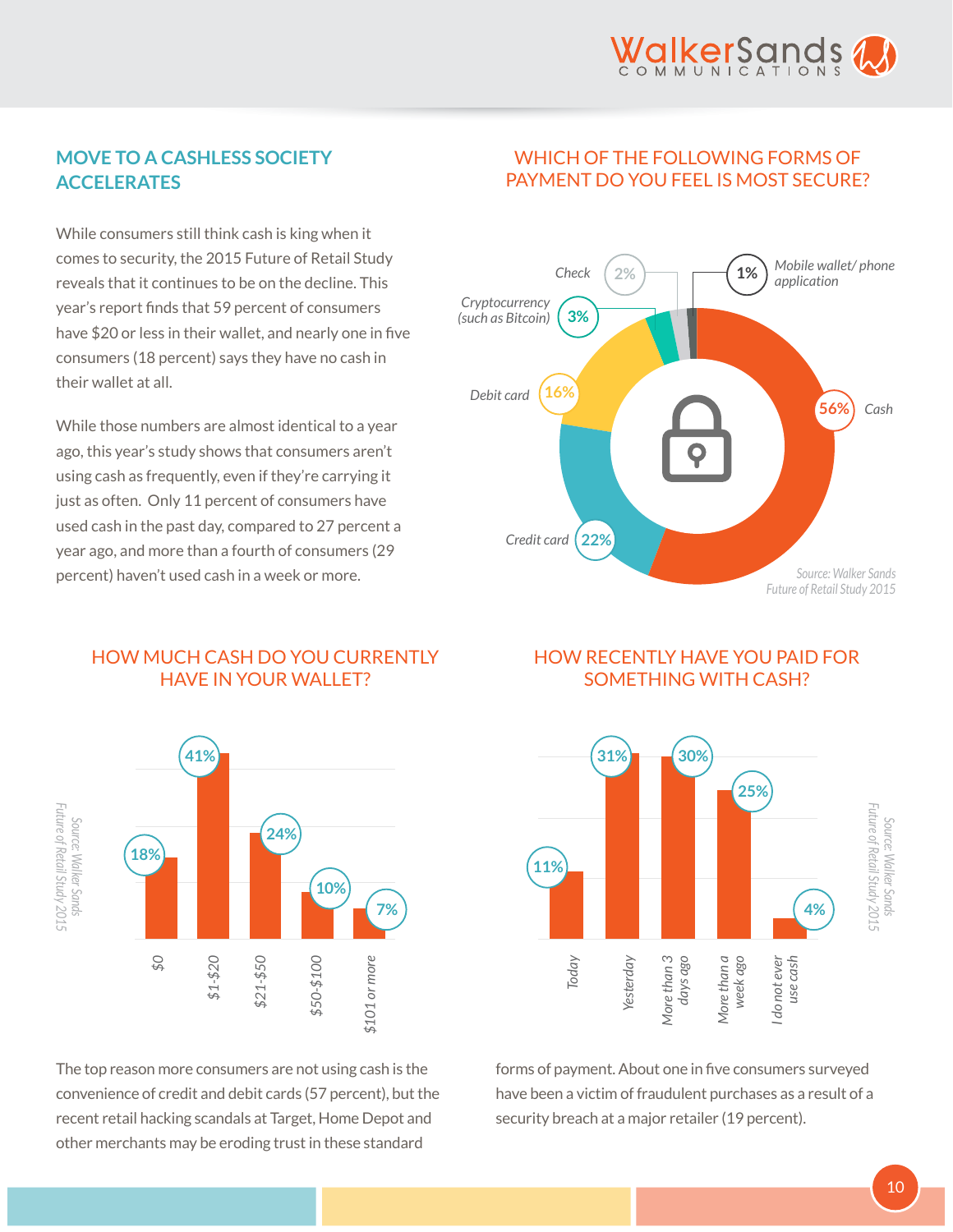

The majority of consumers (77 percent) say they would change their spending habits with a retailer if their personal data was compromised, with almost half of respondents saying they would either stop shopping with that retailer (24 percent) or would shop there less frequently (24 percent).

Another 29 percent said they would change their form of payment, potentially opening the door for mobile payments. These findings suggest that mobile payments could eventually replace credit cards at the point of sale if security concerns are adequately addressed.

#### **CONSUMERS STILL MOST LIKELY TO USE CASH WHEN ON THE GO**

Even though cash is on the decline among consumers, it is still the preferred form of payment for street vendors (87 percent), cabs and transportation (64 percent) and bars (52 percent). And more than half of consumers still use checks to pay their rent or mortgage, while almost a quarter get their checkbooks out when paying bills.

Consumers currently use mobile wallets or applications when paying bills (7 percent) or their rent/mortgage (6 percent), as well as at coffee shops (3 percent). Less than 1 percent of survey respondents said their smartphone is the preferred form of payment at retail locations, demonstrating how far the industry still has to go when it comes to mobile payments.

## PLEASE SELECT YOUR PREFERRED TYPE OF PAYMENT METHOD FOR THE FOLLOWING TRANSACTIONS

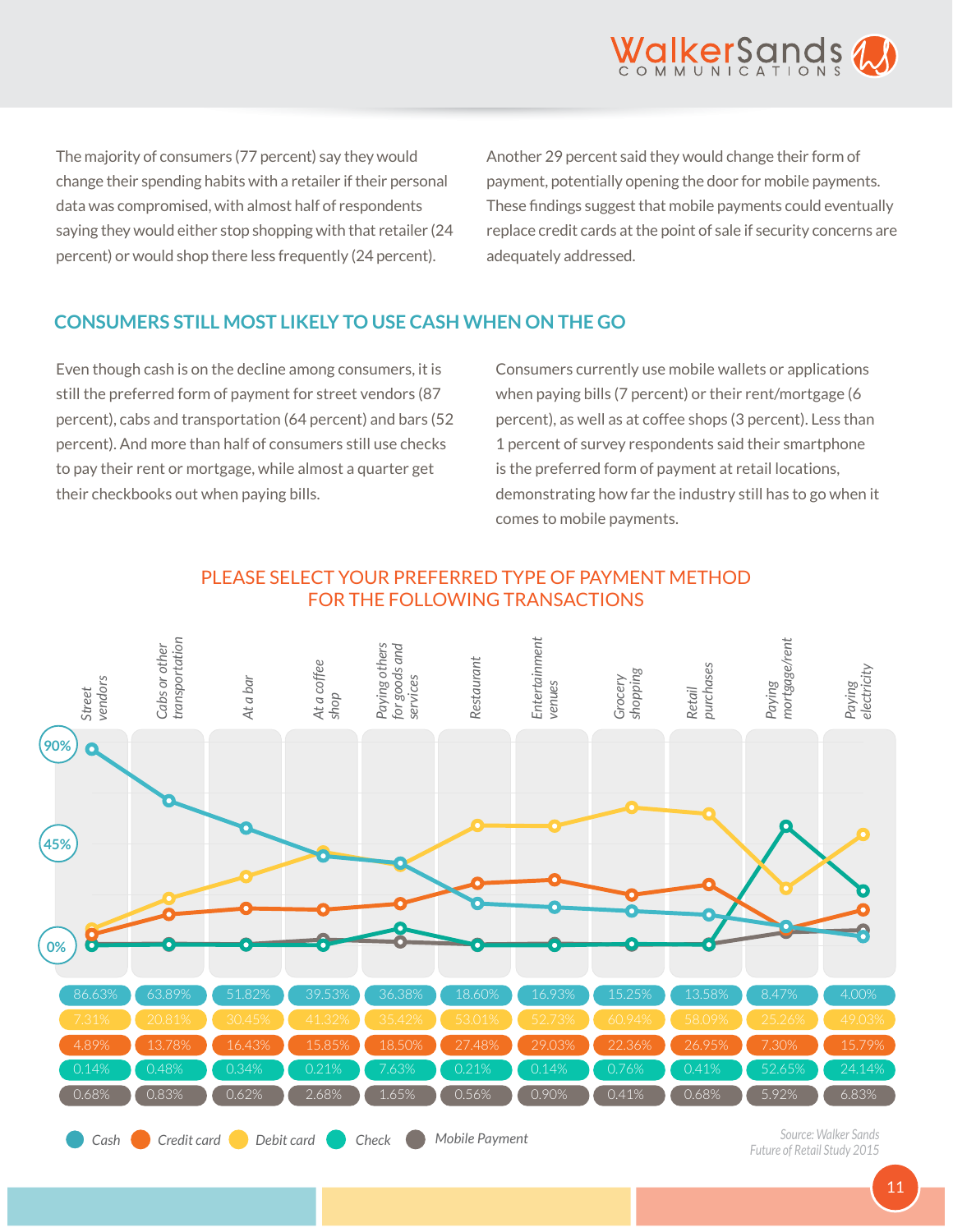

<span id="page-11-0"></span>

While online shopping has become routine and mobile payments are the next frontier of mainstream adoption, Walker Sands' 2015 Future of Retail Study also identifies two technology trends that will shape the future of retail further down the road: drones and virtual reality. Although these two futuristic advancements are still only a far-off vision for retailers, our survey shows that consumers are eagerly awaiting both of them.

#### **CONSUMERS EMBRACE DRONES FOR RAPID DELIVERY**

The reality of drones may be farther off, but two-thirds of consumers (66 percent) think they will receive their first drone-delivered package in the next five years. Consumers want more than fast delivery –they now want it within the hour.

Drone-delivered packages may be an even bigger push toward a future where the majority of purchases are made online across multiple product categories. Four in five consumers say drone delivery to their doorsteps within an hour would make them more likely to purchase from a retailer.

#### WHEN DO YOU THINK YOU WILL ORDER YOUR FIRST DRONE-DELIVERED PACKAGE?



Consumers don't just expect to receive online orders by drone – they are also willing to pay for it. Almost 80 percent of consumers are willing to pay for drone delivery if their order arrived within an hour, with nearly half (48 percent) saying they would pay at least \$5. Only 23 percent of consumers say they aren't willing to pay for drone delivery, suggesting rapid delivery by air is fertile ground for retailers like Amazon that plan to push the limits of fast delivery.

# HOW MUCH WOULD YOU BE WILLING TO PAY FOR DRONE DELIVERY IF YOUR ORDER ARRIVED WITHIN THE HOUR?



Almost all consumers (88 percent) say they would trust drones with delivery with at least one type of product, with the majority being open to books, clothing and pet items. But as items get more expensive, fewer consumers are willing to trust drones; for example, only 15 percent of consumers would use drone delivery for luxury items.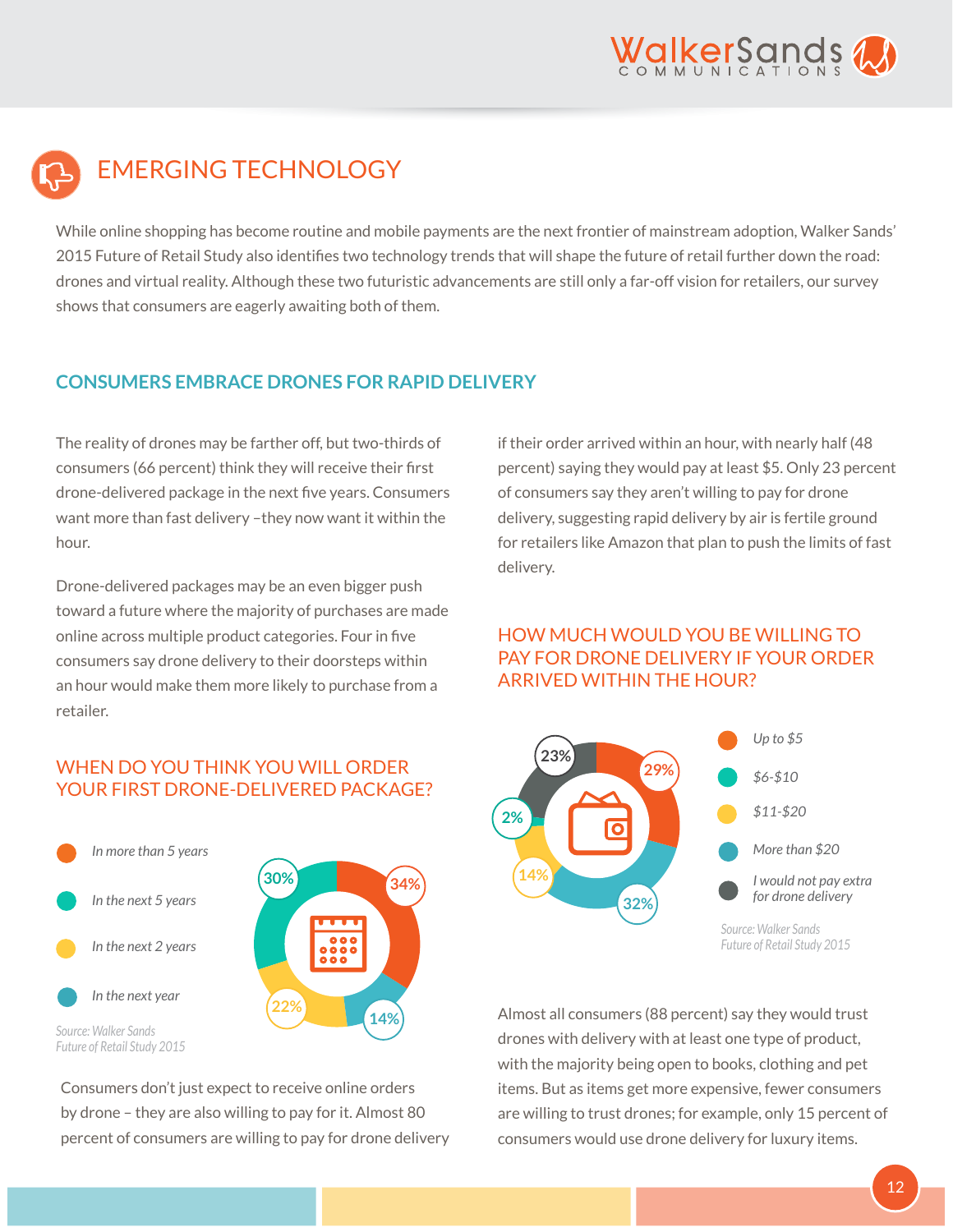

Not all consumers are embracing drones. Among the 12 percent who said they wouldn't trust drone delivery for any items, almost three-quarters (74 percent) cited safety concerns, followed by cost (69 percent), privacy concerns (64 percent), theft concerns (58 percent) and technology concerns (57 percent). But the fact remains that since such a small percentage of consumers distrust drones, it bodes well for the technology playing a major role in the future of retail.

#### FOR WHICH OF THE FOLLOWING PRODUCTS WOULD YOU BE OPEN TO TRUSTING DRONE DELIVERY?



# **VIRTUAL REALITY WILL CHANGE THE SHOPPING EXPERIENCE**

The mid-year launch of Oculus Rift and the introduction of other virtual-reality capabilities may do more than just change the gaming experience. More than one-third of consumers (35 percent) say they would shop more online if they were able to try products on virtually.

# HOW DO YOU ANTICIPATE THE INTRODUCTION OF VIRTUAL REALITY TO RETAIL WOULD IMPACT YOUR BUYING DECISION?



In fact, half (49 percent) of survey participants said they are interested in trying the product once it comes out in April 2015 and one-third said they would even be interested in purchasing such a product (32 percent). Two in three consumers (66 percent) say they would be interested in virtual shopping, and 63 percent said they expect such capabilities to change the way they shop. Another 35 percent say it would make them more open to purchasing more online.

Virtual reality has the potential to increase e-commerce revenue, but it may further hurt brick-and-mortar sales. Twenty-two percent of consumers say they will be less likely to visit a physical store with the introduction of this technology.

Similar to drone delivery, virtual reality has the potential to shape the future of retail. While they both might seem like part of a distant future, the 2015 Future of Retail Study shows that consumers will embrace them sooner than retailers might think.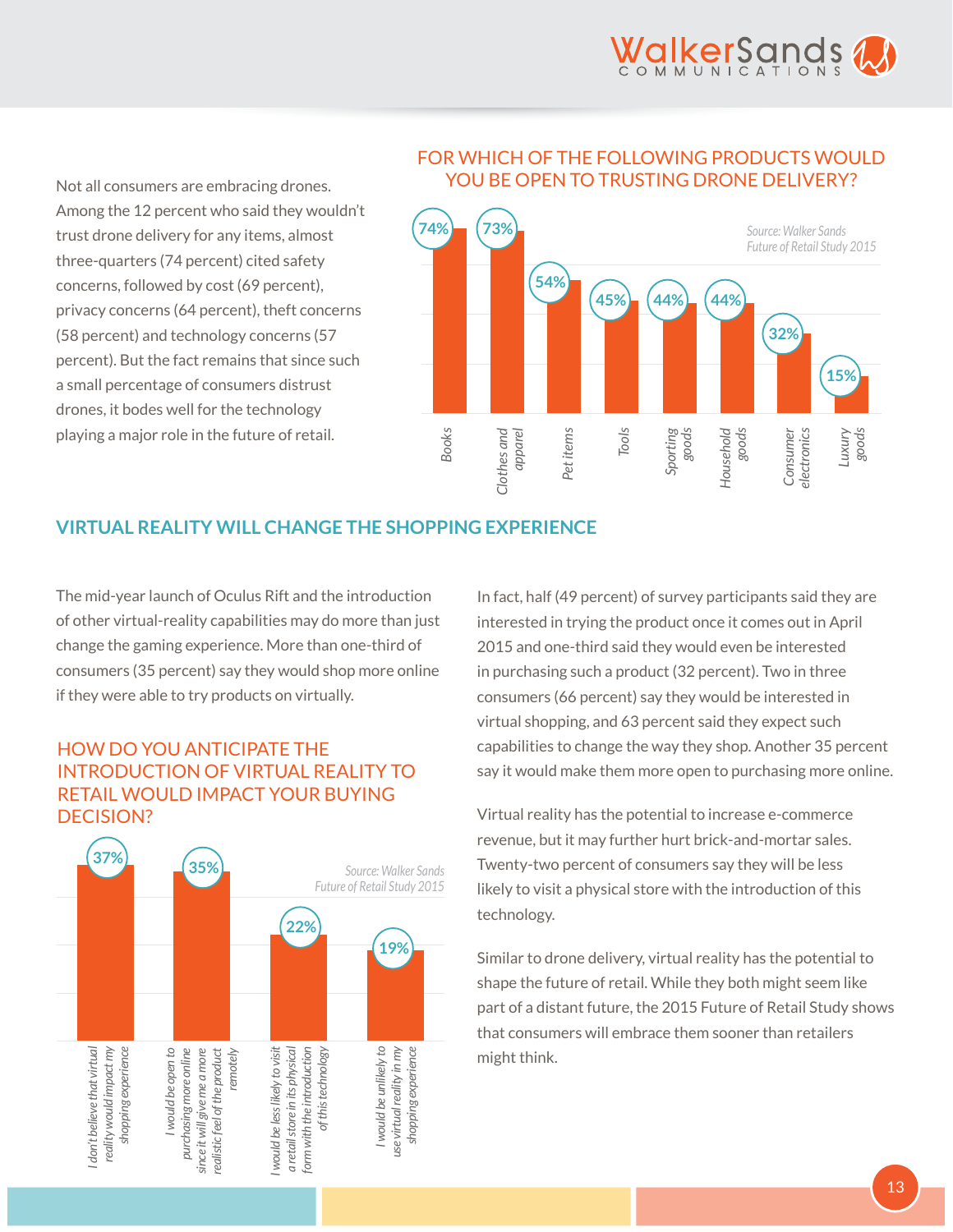

# <span id="page-13-0"></span>RECOMMENDATIONS

As we move into 2015, the future of retail will continue to come into sharper focus. While there's no telling what surprises this year will bring, the findings of this year's Walker Sands' Future of Retail Study provide insights into consumer shopping behavior that retailers can use to shape their strategy and investments for years to come.



#### **IMPROVE THE E-COMMERCE EXPERIENCE**

Online shopping has become so commonplace that retailers have to make the experience as easy and convenient as possible if they want to continue growing their e-commerce revenue. With consumers shopping online more frequently and spending more across an increasing number of product categories, retailers that remove as much friction from the online shopping experience as possible will capture the most additional sales.

## **OFFER FLEXIBILITY AND SECURITY IN PAYMENTS**



It's clear that consumers are experimenting with mobile wallets and apps and are intrigued by the possibility of Apple Pay pushing smartphone payments into the mainstream. At the same time, consumers are hesitant to fully embrace mobile payments entirely because of security and privacy concerns. But with cash on the decline and hacking scandals eroding trust in traditional POS systems, retailers who embrace mobile payments and convince consumers it's a safe way to make a purchase might be able to offer the best of both worlds.



## **EXPLORE EMERGING TECHNOLOGY BUT UNDERSTAND THE RISKS**

While technology like drones and virtual reality might seem far off, consumers expect them to shape their e-commerce experience in the not-too-distant future. Retailers should think about how emerging technology might fit into their overall strategies, while also realizing that untested tech may turn out to be nothing more like hype in the end.